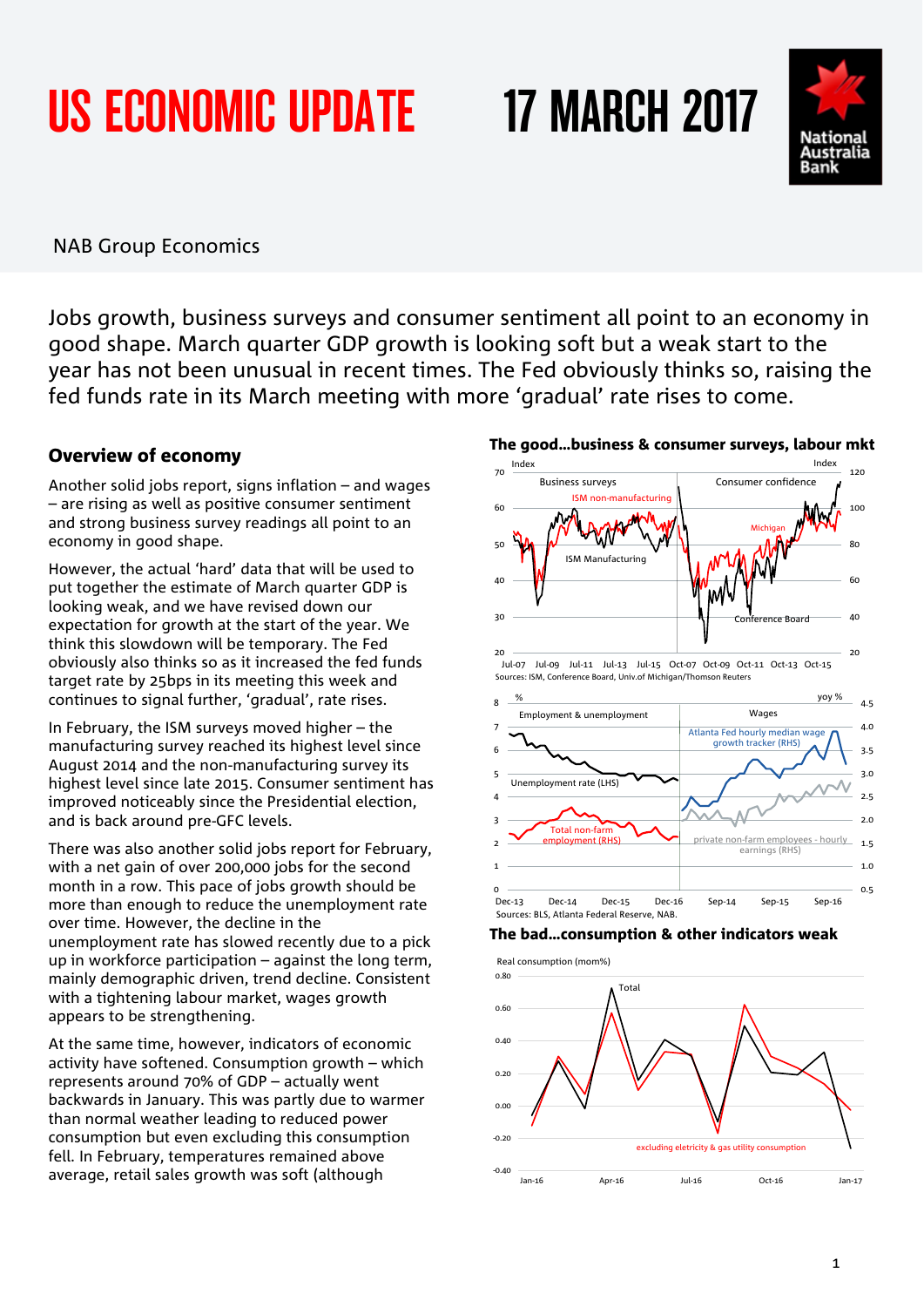January was revised up pointing to upwards revisions to the January consumption numbers) and there was no rebound in auto sales - so there is little sign of an upturn in February.

Trade data for the start of 2017 also point to another negative contribution from net exports in the March quarter. Government demand also looks subdued.

However, weakness at the start of the year in activity measures – as reflected in GDP – has not been unusual. Average growth in the March quarter has been well below that of other quarters in recent years.

Nor are all components of GDP look weak. Business investment indicators have improved, with equipment orders picking up and manufacturing capex intentions at their highest levels since the GFC. Early indicators also suggest that residential investment will record another solid quarter of growth. On the trade front, business survey measures suggest that the underlying trend is stronger for exports, and weaker for imports, than the volatile monthly trade data are showing.

As a result of the weakness in March quarter GDP indicators, we have lowered our expectation of growth in the quarter to 1.3% (annualised). However, as we expect this is essentially temporary, with some rebound likely in subsequent quarters, we have not lowered our expectation of growth for 2017 as a whole, which we still expect to be 2.1% and likely to move higher to 2.3% in 2018.

The forecast of higher growth in 2018 is driven by our expectation that there will be fiscal stimulus kicking in towards the end of 2017 and into 2018.

However, there is still considerable uncertainty about the size and timing of any fiscal stimulus. The President's budget blueprint released this week does not shed much light.

The blueprint only covers discretionary spending, which makes up around 30% of total federal government spending. The main element of the blueprint is an increase in the defence spending authority cap for fiscal 2018 by \$54 billion funded by an equivalent reduction in other non-defence discretionary spending. The blueprint also proposes a net \$10 billion of supplemental budget authority for the current fiscal (2017) year; this represents only 0.1% of GDP.

A full budget – including the big ticket promises around taxation and infrastructure – is currently expected in May. In any event a President's budget is only the starting point in the process given the significant role played by Congress.

#### But not so ugly… a weak March quarter not unusual



#### …and investment looking better



Source: Census Bureau; Kansas City, New York, Richmond, Dallas, Philadelphia Fed. Reserves, NAB

#### Monetary policy

As expected, the Fed raised its target range for the fed funds rate by 25 bps, taking it to 0.75-1.00%, at its March meeting. The Chair, Janet Yellen, said the increase reflected further progress towards the Fed's objectives and did not "represent a reassessment of the economic outlook or of the appropriate course for monetary policy." The Fed is either at its targets – the unemployment rate – or close and moving in right direction – inflation – and so will continue to unwind its loose policy settings, barring unexpected developments.

#### Rate increases the outcome of a Fed close to target



Updated Fed member economic projections, including for the Fed funds rate, were also released following the Fed's meeting.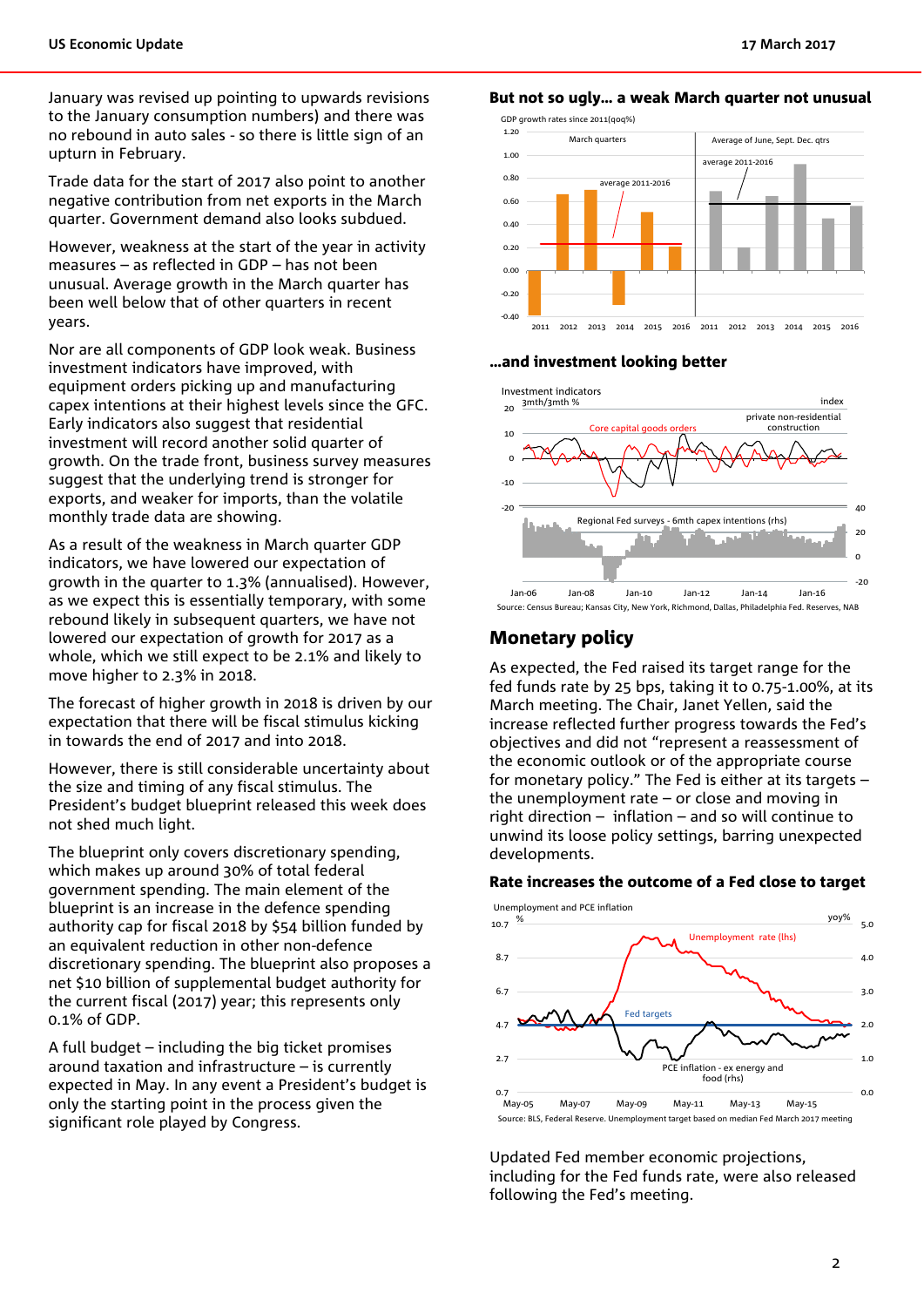The Fed is continuing to indicate that, if the economy develops as expected, rate rises will be gradual. In the March meeting projections there were no changes to the median estimate of the appropriate fed funds rate at end 2017 and 2018 of 1.375% and 2.125% respectively, which amounts to three rate hikes in each year. [1](#page-2-0) This is also our expectation, although market pricing for 2018 is more muted. For 2017, we have pencilled in the likely dates as September and December, but the next hike could easily come earlier in June.

#### Further 'gradual' rate rises expected

Effective federal funds rate (%)



However, the lack of change in the median Fed projection hides some upward shift particularly in 2018. For both end 2017 and end 2018 there are now more members with projections above the median than below it. Indeed to raise the median end-2018 projection would only take one member moving his/her dot from or below the current median (2.125%) to above it.

This suggests some upside risk to these rate expectations, particularly in the light of the prospect of future fiscal stimulus. The Fed Chair indicated that the possibility of fiscal stimulus was not a factor in the March rate increase and that they would wait until the fiscal outlook was clearer before making decisions about the appropriate monetary policy response. if and when it becomes clear that there will be a noticable fiscal boost, Fed members may build in a more aggressive tightening of monetary policy into their projections. That said, despite the Chair's comments fiscal policy propects are clearly already having some influence on the Fed - the Chair acknowledged that some members have 'pencilled in' some fiscal stimulus in their projections already, and the fiscal outlook is a factor already affecting financial markets – particularly the rise in equity markets – which the Fed closely tracks in determing monetary policy.

## Debt limit & government shutdown – back on the horizon?

The Bipartisan Budget Act of 2015 suspended the debt ceiling from November 2, 2015, through March 15, 2017. So the debt ceiling came into force again on 16 March 2017 (set at the level of debt at that date), and the Treasury is now undertaking 'extraordinary measures' to allow the Government to keep running and meet its obligations. According to the most recent [estimates o](https://www.cbo.gov/publication/52465?utm_source=feedblitz&utm_medium=FeedBlitzEmail&utm_content=855024&utm_campaign=0)f the Congressional Budget Office, these measures will likely be sufficient until sometime in the US fall (autumn).

With Republicans controlling the Presidency and Congress, the impediments to a debt ceiling increase or suspension should be smaller than normal. Moreover, at least some senior Democrats – such as Nancy Pelosi – have been making the right noises indicating that they would support a clear (no strings attached) increase in the ceiling.

A government shutdown is a greater risk. The current funding bill ends towards the end of April and will need to be replaced. While Republicans hold 52 of 100 Senate positions, 60 votes are required to get around any use of filibuster, and Democrats are already warning of a shutdown if certain measures (such as funding for the border wall with Mexico) are included.

There is a lot going on in the budget and legislative sphere – e.g. the budget blueprint, mooted tax cuts, infrastructure spending, and 'Obamacare' replacement. Both the debt ceiling and government funding will be caught up in that broader process.

Given the far greater potential negative consequence of not passing an increase in the debt ceiling – default on US debt – we expect the debt ceiling limit will be lifted in time. A Government shutdown cannot be ruled out, although it would likely only be temporary (the shutdown in 2013 lasted a bit over two weeks).

# CONTACT THE AUTHOR

Tony Kelly Senior Economist – International Antony.kelly@nab.com.au +613 9208 5049

<span id="page-2-0"></span> $1$ <sup>1</sup> These represent the mid-point of the target band; so e.g., 1.375% is consistent with a target range of 1.25 to 1.50%. In our table of projections we show the upper end of the target range.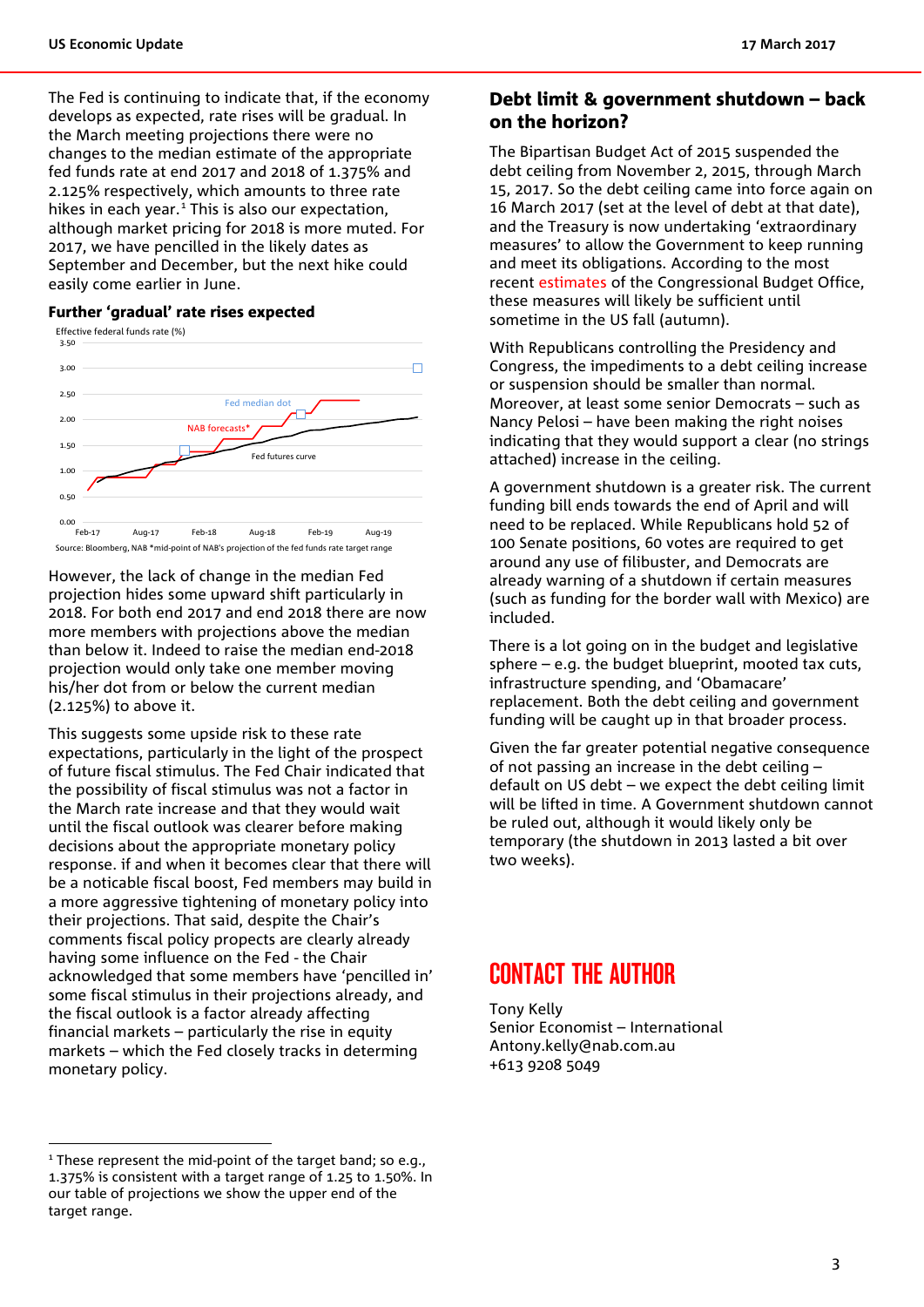# U.S. ECONOMIC & FINANCIAL FORECASTS

|                                         | Year Average Chng % |        |           |        | <b>Quarterly Chng %</b> |        |                |        |                |        |        |                |      |      |
|-----------------------------------------|---------------------|--------|-----------|--------|-------------------------|--------|----------------|--------|----------------|--------|--------|----------------|------|------|
|                                         |                     |        |           |        | 2016<br>2017            |        |                | 2018   |                |        |        |                |      |      |
|                                         | 2015                |        | 2016 2017 | 2018   | Q <sub>3</sub>          | Q4     | Q <sub>1</sub> | Q2     | Q <sub>3</sub> | Q4     | $Q_1$  | Q <sub>2</sub> | Q3   | Q4   |
| <b>US GDP and Components</b>            |                     |        |           |        |                         |        |                |        |                |        |        |                |      |      |
| Household consumption                   | 3.2                 | 2.7    | 2.5       | 2.6    | 0.7                     | 0.7    | 0.3            | 0.6    | 0.7            | 0.7    | 0.7    | 0.6            | 0.6  | 0.5  |
| Private fixed investment                | 4.0                 | 0.7    | 3.3       | 3.5    | 0.0                     | 0.8    | 1.3            | 0.9    | 0.9            | 0.9    | 0.9    | 0.8            | 0.8  | 0.7  |
| Government spending                     | 1.8                 | 0.8    | 0.7       | 1.8    | 0.2                     | 0.1    | 0.2            | 0.3    | 0.3            | 0.4    | 0.5    | 0.5            | 0.6  | 0.6  |
| Inventories*                            | 0.2                 | $-0.4$ | 0.2       | 0.0    | 0.1                     | 0.2    | 0.0            | 0.0    | 0.0            | 0.0    | 0.0    | 0.0            | 0.0  | 0.0  |
| Net exports*                            | $-0.7$              | $-0.1$ | $-0.5$    | $-0.3$ | 0.2                     | $-0.5$ | $-0.1$         | $-0.1$ | $-0.1$         | $-0.1$ | $-0.1$ | 0.0            | 0.0  | 0.0  |
| <b>Real GDP</b>                         | 2.6                 | 1.6    | 2.1       | 2.3    | 0.9                     | 0.5    | 0.3            | 0.5    | 0.6            | 0.6    | 0.6    | 0.6            | 0.6  | 0.5  |
| Note: GDP (annualised rate)             |                     |        |           |        | 3.5                     | 1.9    | 1.3            | 2.2    | 2.4            | 2.4    | 2.4    | 2.4            | 2.3  | 2.2  |
| US Other Key Indicators (end of period) |                     |        |           |        |                         |        |                |        |                |        |        |                |      |      |
| PCE deflator-headline                   |                     |        |           |        |                         |        |                |        |                |        |        |                |      |      |
| Headline                                | 0.4                 | 1.4    | 2.1       | 2.1    | 0.4                     | 0.5    | 0.6            | 0.5    | 0.5            | 0.5    | 0.5    | 0.5            | 0.6  | 0.5  |
| Core                                    | 1.4                 | 1.7    | 2.0       | 2.1    | 0.4                     | 0.3    | 0.5            | 0.4    | 0.5            | 0.5    | 0.5    | 0.5            | 0.5  | 0.5  |
| Unemployment rate - qtly average (%)    | 5.0                 | 4.7    | 4.5       | 4.2    | 4.9                     | 4.7    | 4.7            | 4.6    | 4.6            | 4.5    | 4.4    | 4.4            | 4.3  | 4.2  |
| US Key Interest Rates (end of period)   |                     |        |           |        |                         |        |                |        |                |        |        |                |      |      |
| Fed funds rate (top of target range)    | 0.50                | 0.75   | 1.50      | 2.25   | 0.50                    | 0.75   | 1.00           | 1.00   | 1.25           | 1.50   | 1.50   | 1.75           | 2.00 | 2.25 |
| 10-year bond rate                       | 2.27                | 2.45   | 2.75      | 3.00   | 1.60                    | 2.45   | 2.50           | 2.50   | 2.75           | 2.75   | 3.00   | 3.00           | 3.00 | 3.00 |
| Source: NAR Group Fconomics             |                     |        |           |        |                         |        |                |        |                |        |        |                |      |      |

Source: NAB Group Economics

\*Contribution to real GDP